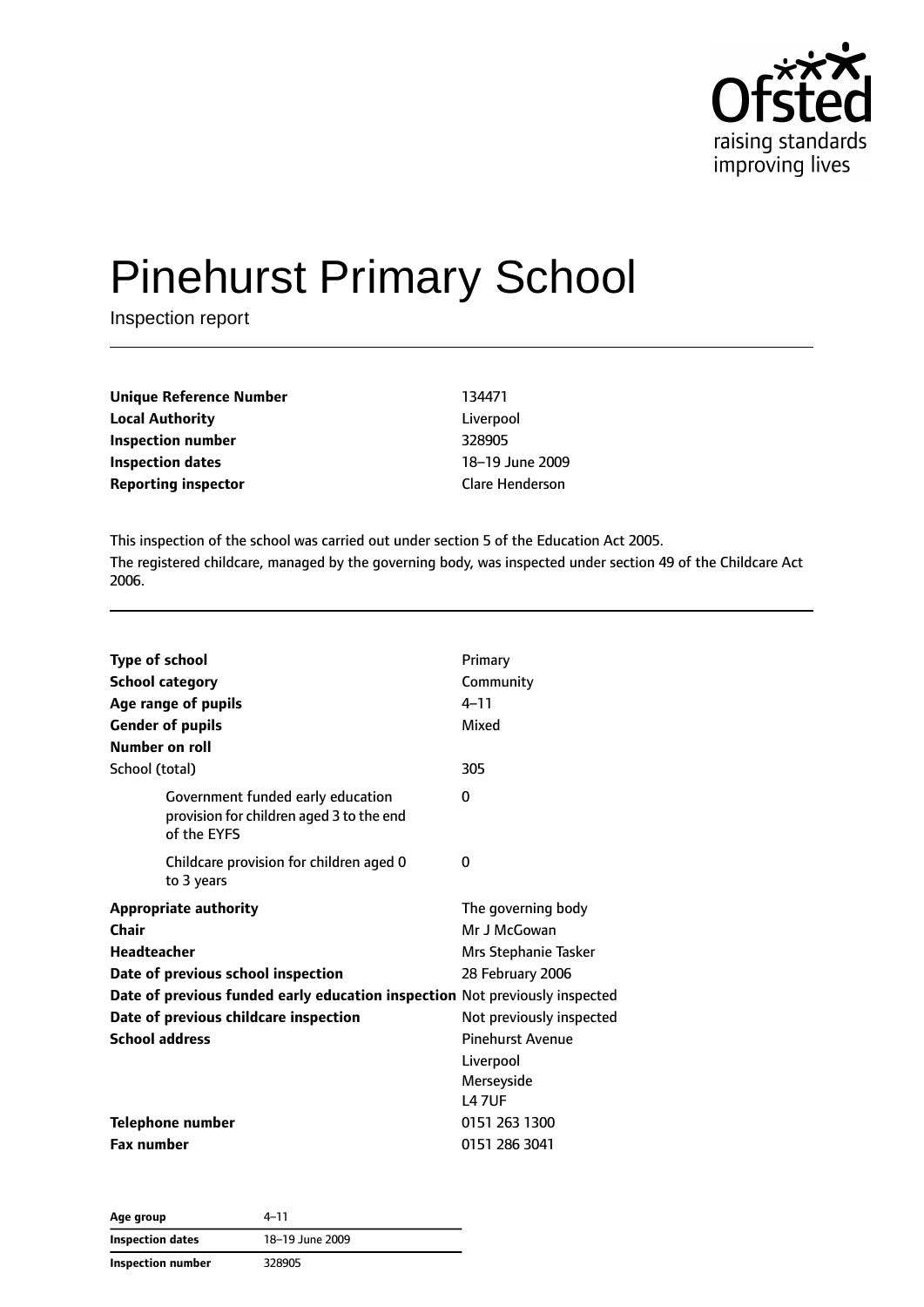.

<sup>©</sup> Crown copyright 2009

Website: www.ofsted.gov.uk

This document may be reproduced in whole or in part for non-commercial educational purposes, provided that the information quoted is reproduced without adaptation and the source and date of publication are stated.

Further copies of this report are obtainable from the school. Under the Education Act 2005, the school must provide a copy of this report free of charge to certain categories of people. A charge not exceeding the full cost of reproduction may be made for any other copies supplied.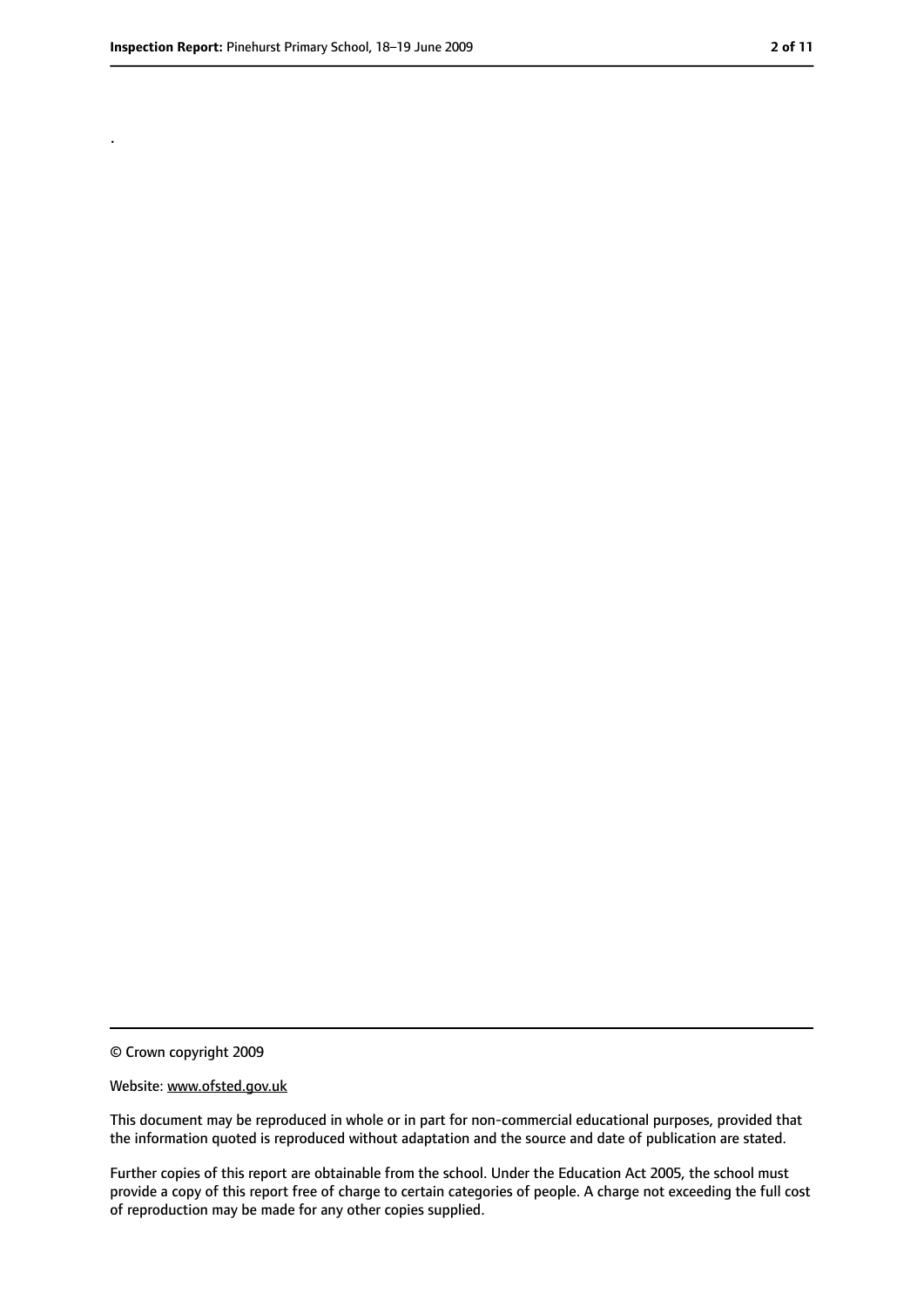# **Introduction**

The inspection was carried out by three additional inspectors.

## **Description of the school**

This is a larger than average-sized primary school. It operates from two sites whilst a refurbishment of the school within the Key Stage 2 building is completed. There is above average social and economic disadvantage in the area it serves. The proportion of pupils who are eligible for free school meals is above average. An above average proportion of pupils has learning difficulties and/or disabilities. Most pupils are White British. None of the few pupils who belong to minority ethnic groups is at an early stage of learning to speak English. The school has Early Years Foundation Stage provision in its two Reception classes. The school has gained the Active Sports Mark and Healthy School Award. The headteacher took up post in April 2009.

## **Key for inspection grades**

| Grade 1 | Outstanding  |
|---------|--------------|
| Grade 2 | Good         |
| Grade 3 | Satisfactory |
| Grade 4 | Inadequate   |
|         |              |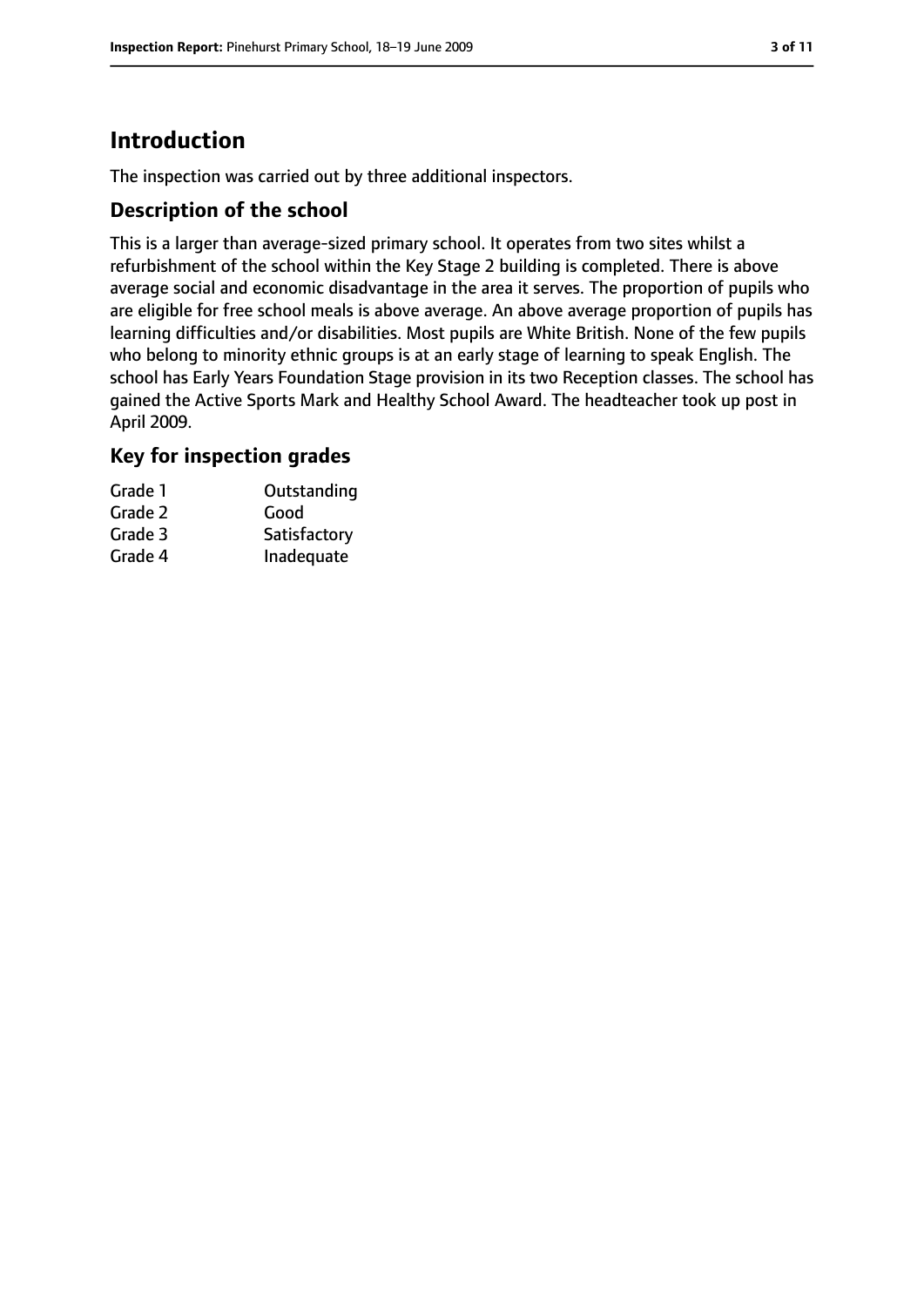# **Overall effectiveness of the school**

#### **Grade: 4**

In accordance with section 13 (3) of the Education Act 2005, Her Majesty's Chief Inspector is of the opinion that this school requires special measures because it is failing to give its pupils an acceptable standard of education and the persons responsible for leading, managing or governing the school are not demonstrating the capacity to secure the necessary improvement.

Pupils' achievement is inadequate. Children begin the Early Years Foundation Stage with skills below those expected for their age. They make satisfactory progress in the Reception classes but still start Year 1 with below average standards. Since the last inspection, standards have been significantly below average at Year 2 in reading, writing and mathematics, although pupils' present achievement in Years 1 and 2 is satisfactory as a result of recent improvements in the quality of teaching in these year groups. At Year 6, standards remain below average and are not high enough in relation to pupils' low starting points in Year 3. Many pupils underachieve in Years 3 to 6 because teaching fails to meet their learning needs. Pupils with learning difficulties and/or disabilities make satisfactory progress. This is because the lessons planned for them by teachers and the work carried out by support staff meet their learning needs satisfactorily.

Pupils' personal development is satisfactory. They learn to make healthy choices, have good opportunities to exercise, and enjoy taking part in a wide range of sports. Most pupils say they feel safe and show a satisfactory enjoyment of school. However, this is not reflected in their rates of attendance, which are well below average. Behaviour is satisfactory. Pupils normally move around the school in an orderly fashion and show appropriate responsibility at lunchtimes and playtimes. However, in lessons where teaching is inadequate, some pupils stop working and their misbehaviour interrupts the learning and progress of others. Because of the poor progress pupils make in their literacy and numeracy skills, their preparation for future life is inadequate. Pupils' learning is poor because the quality of teaching is inadequate; too little is effective. The curriculum is inadequate because it does not provide a sound basis for the development of pupils' basic literacy and numeracy skills. Care, guidance and support provided for pupils are satisfactory overall. Care given to pupils' pastoral needs is strong and staff provide good support to pupils with learning difficulties and/or disabilities. However, pupils are given insufficient academic guidance, through target-setting and in their marked work, to help them improve.

The quality of leadership and management is inadequate. Because of the poor quality of the school's self-evaluation, school leaders have failed to bring about the significant improvements in pupils' achievement and the quality of provision identified as necessary at the last inspection. The recently appointed headteacher has some good ideas about how to raise standards, and improve provision and the quality of leadership and management. However, she has not been at the school long enough for her ideas to go beyond the planning stage. Parents appreciate the signs of improvement, although some express concern about the negative impact which staffing disruptions have on their children. Governance is inadequate. Governors are committed to the school but have not ensured that the school's leaders have taken the actions necessary to make improvements.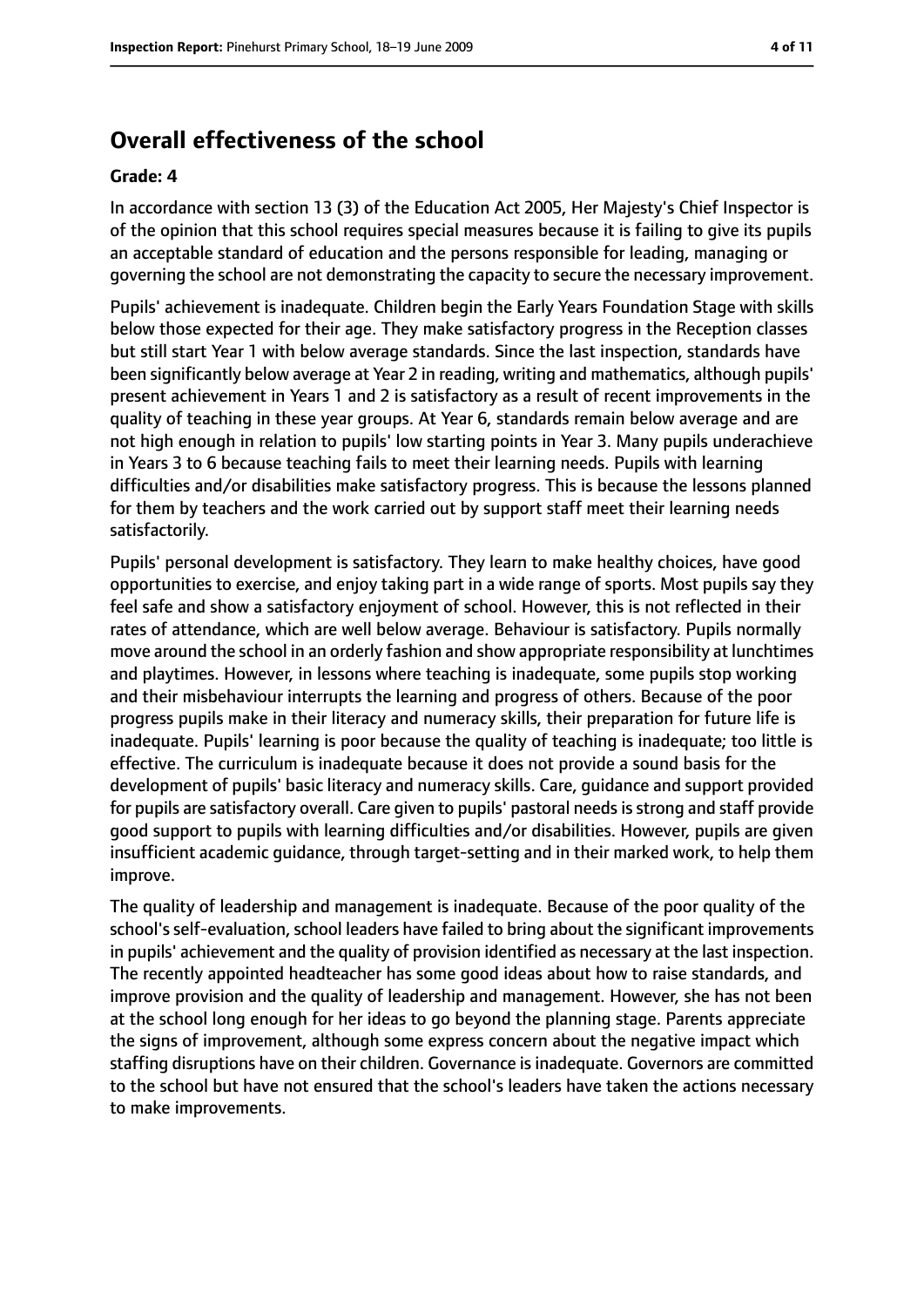## **Effectiveness of the Early Years Foundation Stage**

#### **Grade: 3**

Children begin Reception with skills that are below those expected for their age. The quality of care provided is satisfactory and helps children settle into school. Parents are pleased with the start their children make and appreciate being able to speak to staff termly to find out how their child is progressing. With satisfactory teaching and support from classroom assistants, children of all abilities make satisfactory progress in all the areas of learning and leave the Reception class with standards that are below average. A recent focus on developing children's understanding of letters and sounds now enables them to make satisfactory progress in their reading and writing skills. The very recently improved indoor and outdoor accommodation is now organised satisfactorily to promote children's learning. However, there remains an over-reliance on teacher-directed tasks, and children are provided with too few chances to choose activities for themselves. This limits the opportunities they have to develop their independence. Leadership and management of the Early Years Foundation Stage are satisfactory. Staff's regular observations of children's learning are entered into children's records of achievement. However, these records have not been evaluated or used as the manager of the Early Years Foundation Stage is not a member of the school leadership team and does not have regular time allocated for her leadership role.

## **What the school should do to improve further**

- Raise standards, improve achievement and accelerate pupils' progress throughout the school, particularly in Years 3 to 6.
- Ensure that the overall quality of teaching and learning is at least good throughout the school, thus eradicating inadequate teaching.
- Improve the effectiveness of school self-evaluation in order to hold leaders, managers and governors to account for improving pupils' achievement.
- Raise attendance to at least the levels expected of similar schools.
- Adapt the curriculum so that it better meets pupils' needs and develops their basic literacy and numeracy skills.
- Ensure that marking and academic guidance consistently help pupils to understand how to improve their work.

# **Achievement and standards**

#### **Grade: 4**

Pupils start Year 1 with below average standards. Standards at the end of Year 2 have been significantly below average since the last inspection and pupils' progress has been slow. Support from the local authority during the past year has led the school to develop a more accurate focus on improving pupils' learning in English, mathematics and science in Years 1 and 2. For instance, a stronger focus on teaching letters and sounds has led to pupils making satisfactory progressin reading and writing in these year groups and standards are now set to rise. However, many pupils in Years 3 to 6 make inadequate progress and fall behind in their learning. As a result, standards reached by many pupils remain low by the end of Year 6. This is because the quality of the teaching they receive is inadequately matched to their learning needs. Similarly, where teaching is less than good, pupils become uninterested in learning and do not make the progress they should. The exception to this is pupils with learning difficulties and/or disabilities. As a result of the extra help and support these pupils receive within small groups from suitably trained support staff, they make satisfactory progress.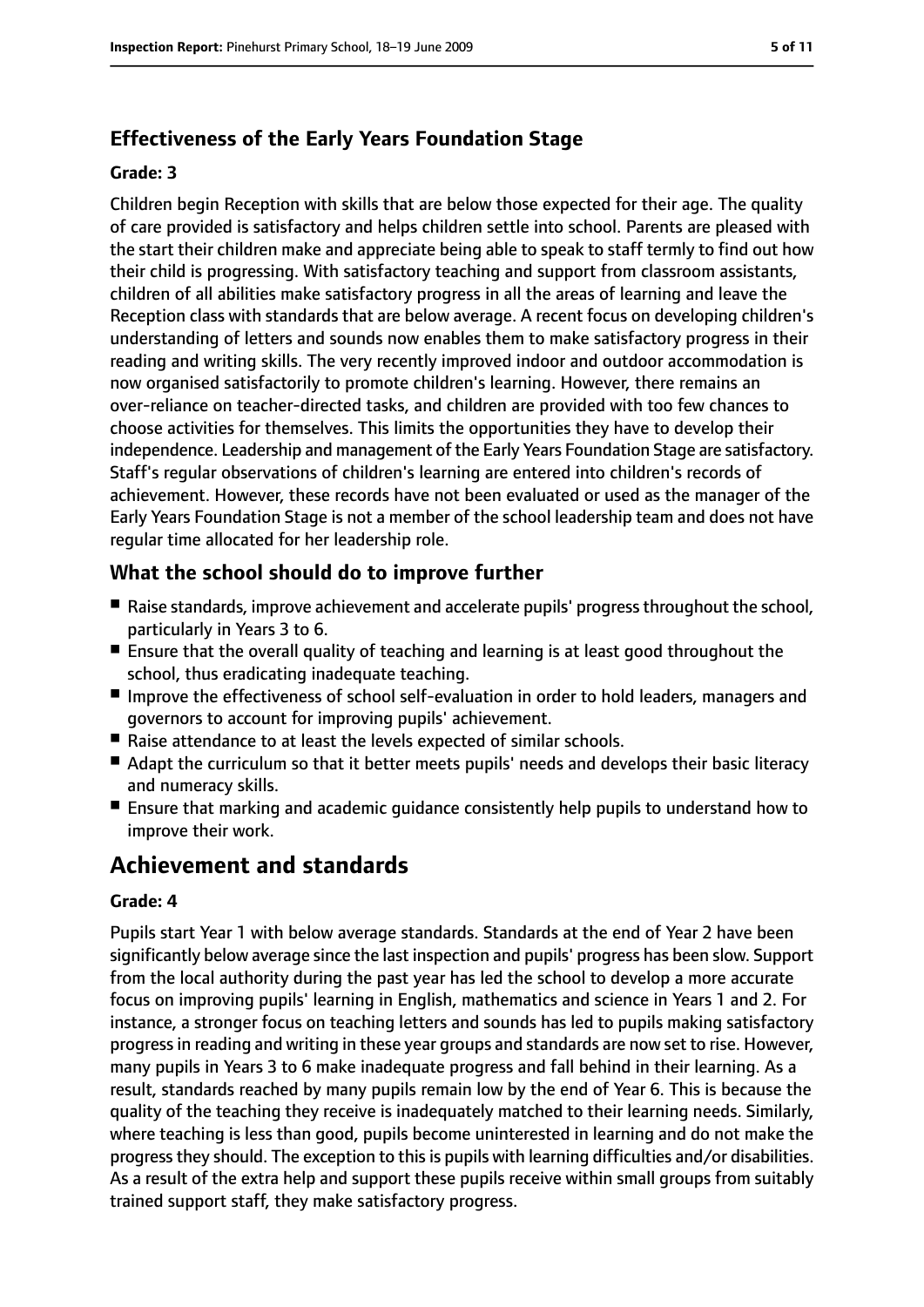# **Personal development and well-being**

#### **Grade: 3**

Pupils' personal development, including their spiritual, moral, social and cultural development, is satisfactory. However, pupils have a limited knowledge of the diversity of cultures found in multi-ethnic Britain. Most pupils enjoy coming to school and, although their level of attendance is well below average, they particularly enjoy the wide range of sporting activities available both during and outside the school day. Behaviour is satisfactory overall and most pupils say they feel safe in school. Whilst they say there is some bullying, they know to go to an adult for help. Some pupils make a contribution to school life as buddies or school councillors and their work has resulted in, for example, an anti-bullying week. Pupils make a positive contribution to the community by raising funds for the school and local charities. Strengths lie in the emphasis the school gives to developing pupils' awareness and experiences of leading healthy lives. Consequently, their understanding of the importance of leading a healthy lifestyle is good.

# **Quality of provision**

## **Teaching and learning**

#### **Grade: 4**

Teaching does not provide enough challenge for pupils, particularly in Years 3 to 6. Teachers do not expect enough or expect too much of pupils and give them work that is either too easy or, at times, too hard. These weaknesses are evident in inadequate lessons and, to a lesser extent, in lessons that are satisfactory, but where teaching does not provide pupils with the boost they need to make up for previous low attainment. Some inadequate teaching in Years 3 to 6 is perpetuating underachievement and there is not enough good teaching to enable pupils who underachieve to catch up. This is because lesson planning and the use teachers make of assessments do not enable all pupils to make the progress of which they are capable. Recent improvements to teaching in Years 1 and 2 have led to better achievement, for example in reading and writing. In these year groups, where teaching is now good, the range of pupils' needs is catered for well, behaviour is well managed and the pace of learning is brisk.

## **Curriculum and other activities**

#### **Grade: 4**

The curriculum is not sufficiently planned or monitored to ensure pupils' skills, knowledge and understanding are built upon systematically. Several initiatives are underway to address specific areas of underachievement but they are not evaluated rigorously enough by subject leaders to identify how they impact on pupils' progress. Curricular planning is variable and the use of assessment to guide planning to meet the needs of all groups of pupils is not secure. As a result, the curriculum does not meet the needs of all learners effectively and does not provide pupils with enough opportunities to develop basic skills of literacy and numeracy. Their information and communication technology skills are developed satisfactorily. Pupils enjoy a wide range of after-school clubs, many of which are organised through satisfactory links made with local high schools and sports agencies. They similarly say they enjoy the visits and residential trips that are available. Because pupils' basic skills are underdeveloped, they are inadequately prepared by the end of Year 6 for the next stage in their learning.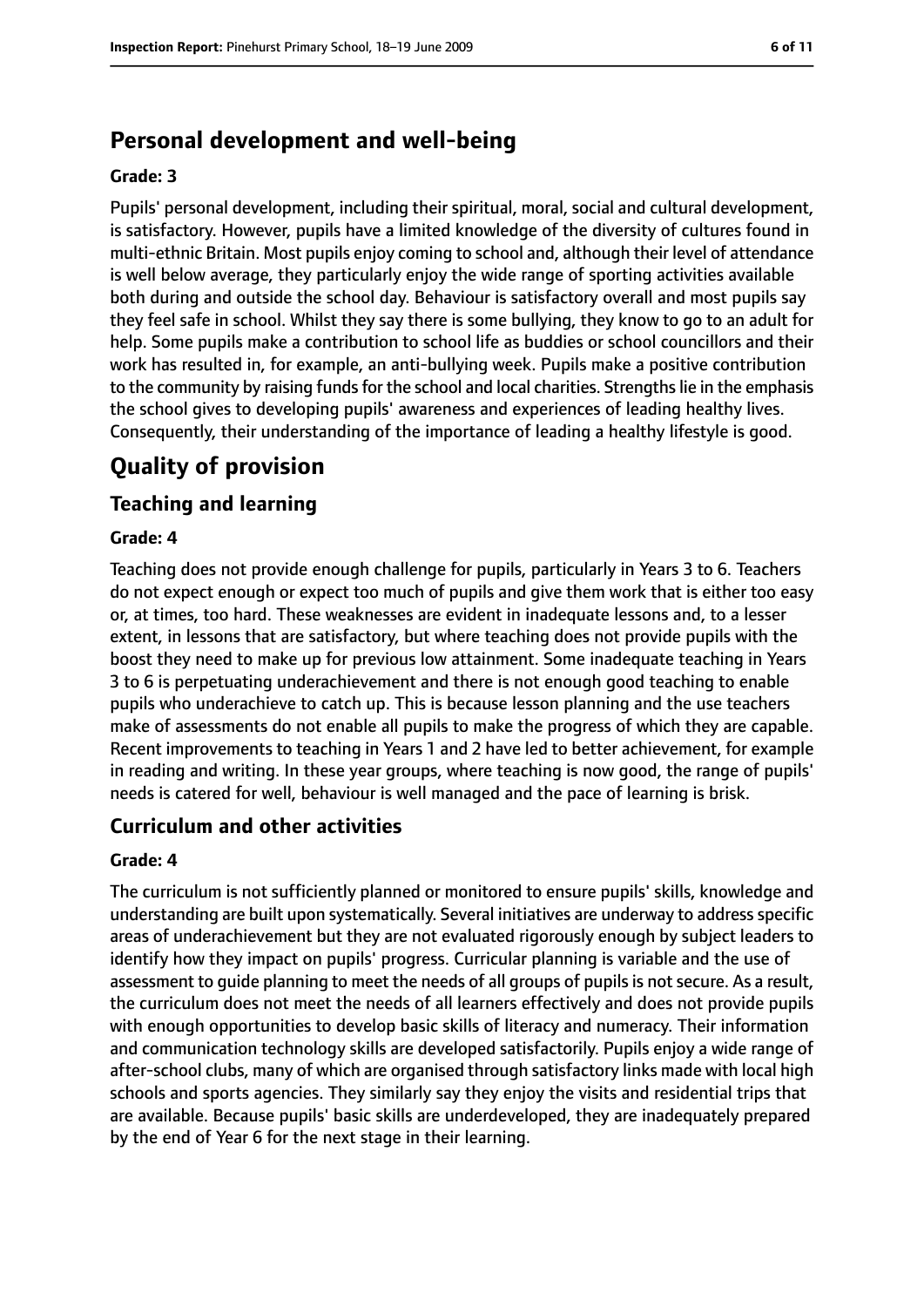#### **Care, guidance and support**

#### **Grade: 3**

Pastoral care and support, particularly for pupils with learning difficulties and/or disabilities, is satisfactory. Safeguarding procedures meet current government requirements. Health and safety arrangements, including risk assessments, comply with statutory requirements. A well attended breakfast club gives pupils a healthy start to the day. Appropriate links with external agencies support pupils with learning difficulties and those with disabilities. However, academic guidance is inadequate. Most pupils are not fully aware of their learning targets. Marking, whilst complimentary, does not inform pupils well enough of what they need to do to improve their work.

#### **Leadership and management**

#### **Grade: 4**

Leadership and management are inadequate because school leaders and governors have failed to address the significant issues raised by the last inspection. The school's promotion of equality of opportunity and the elimination of discrimination issatisfactory. Self-evaluation isinaccurate because insufficient account is taken of the impact of the curriculum, teaching and assessment on pupils' learning. As a result, the planning for improvement has not been effective. The new headteacher is providing strategic leadership and has, in the short time she has been in post, made an encouraging start in identifying and putting in place measures to bring about improvements to pupils' academic and personal development. She has harnessed effectively the skills of the deputy headteacher, who works successfully alongside her. However, it is far too soon for these recent measures to have had sufficient impact on achievement, standards and provision. The school is satisfactorily meeting its duty to social cohesion, although its work to increase pupils' understanding of the different faiths and cultures in the United Kingdom and globally is less effective. Because of the pupils' inadequate achievement, the shortcomings in its provision and its failure to improve since the last inspection, the school gives inadequate value for money.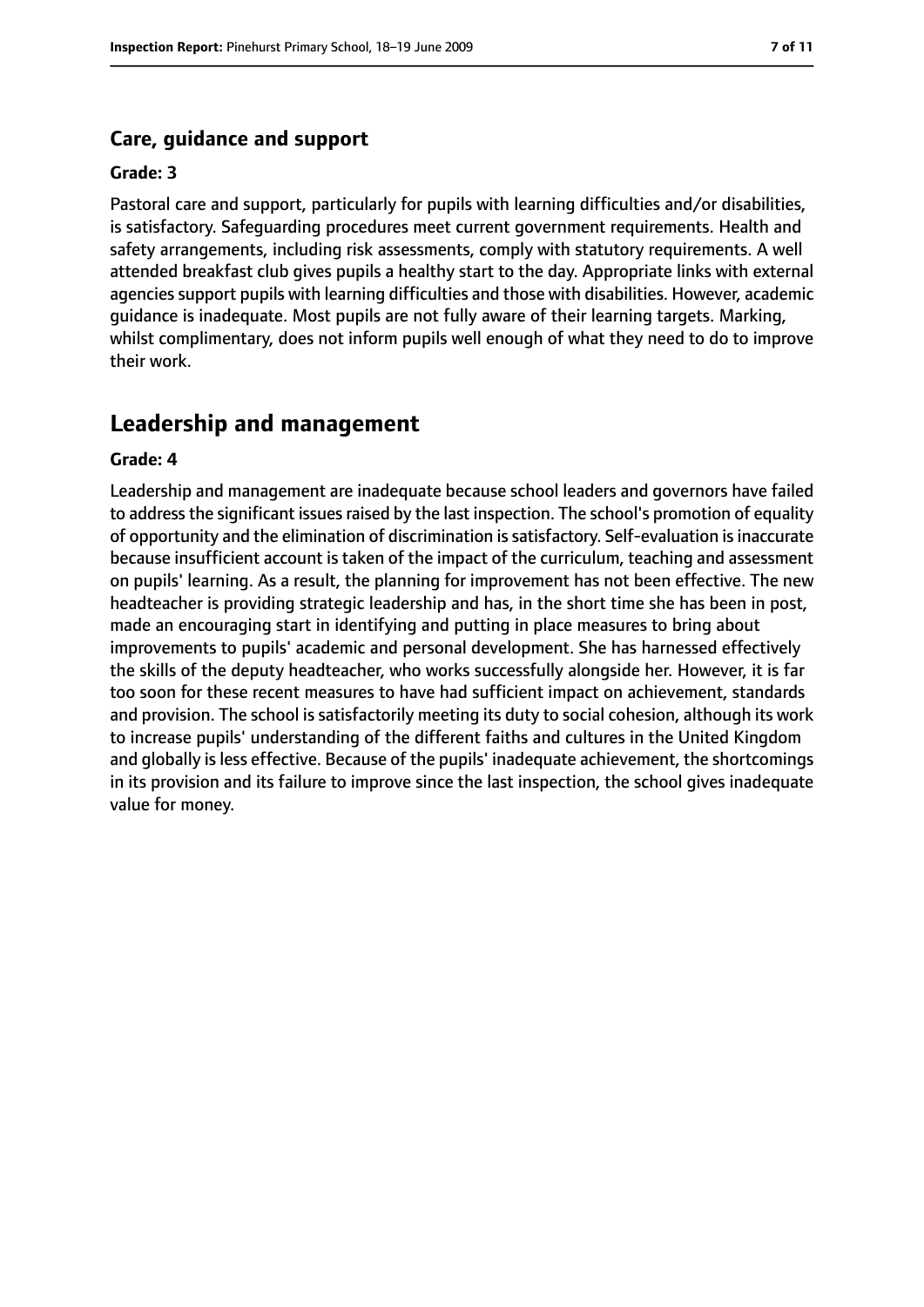**Any complaints about the inspection or the report should be made following the procedures set out in the guidance 'Complaints about school inspection', which is available from Ofsted's website: www.ofsted.gov.uk.**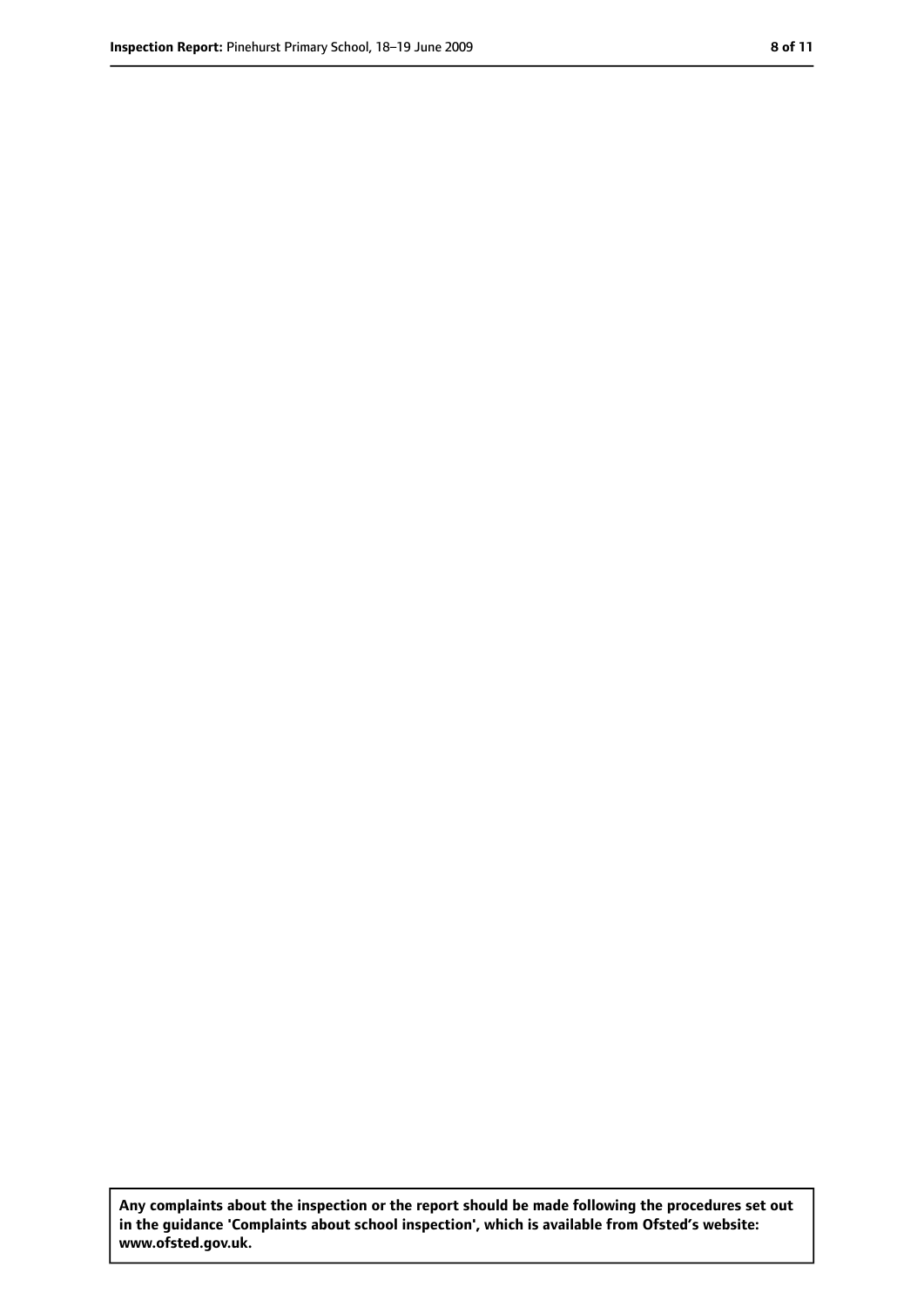# **Inspection judgements**

| \ Key to judgements: grade 1 is outstanding, grade 2 good, grade 3 satisfactory, and | <b>School</b>  |
|--------------------------------------------------------------------------------------|----------------|
| arade 4 inadequate                                                                   | <b>Overall</b> |

#### **Overall effectiveness**

| How effective, efficient and inclusive is the provision of<br>education, integrated care and any extended services in meeting the<br>needs of learners? | 4  |
|---------------------------------------------------------------------------------------------------------------------------------------------------------|----|
| Effective steps have been taken to promote improvement since the last<br>inspection                                                                     | No |
| How well does the school work in partnership with others to promote learners'<br>well being?                                                            |    |
| The capacity to make any necessary improvements                                                                                                         |    |

# **Effectiveness of the Early Years Foundation Stage**

| How effective is the provision in meeting the needs of children in the<br>l EYFS?              |  |
|------------------------------------------------------------------------------------------------|--|
| How well do children in the EYFS achieve?                                                      |  |
| How good are the overall personal development and well-being of the children<br>I in the EYFS? |  |
| How effectively are children in the EYFS helped to learn and develop?                          |  |
| How effectively is the welfare of children in the EYFS promoted?                               |  |
| How effectively is provision in the EYFS led and managed?                                      |  |

#### **Achievement and standards**

| How well do learners achieve?                                                                               |  |
|-------------------------------------------------------------------------------------------------------------|--|
| The standards <sup>1</sup> reached by learners                                                              |  |
| How well learners make progress, taking account of any significant variations<br>between groups of learners |  |
| How well learners with learning difficulties and/or disabilities make progress                              |  |

#### **Annex A**

<sup>&</sup>lt;sup>1</sup>Grade 1 - Exceptionally and consistently high; Grade 2 - Generally above average with none significantly below average; Grade 3 - Broadly average to below average; Grade 4 - Exceptionally low.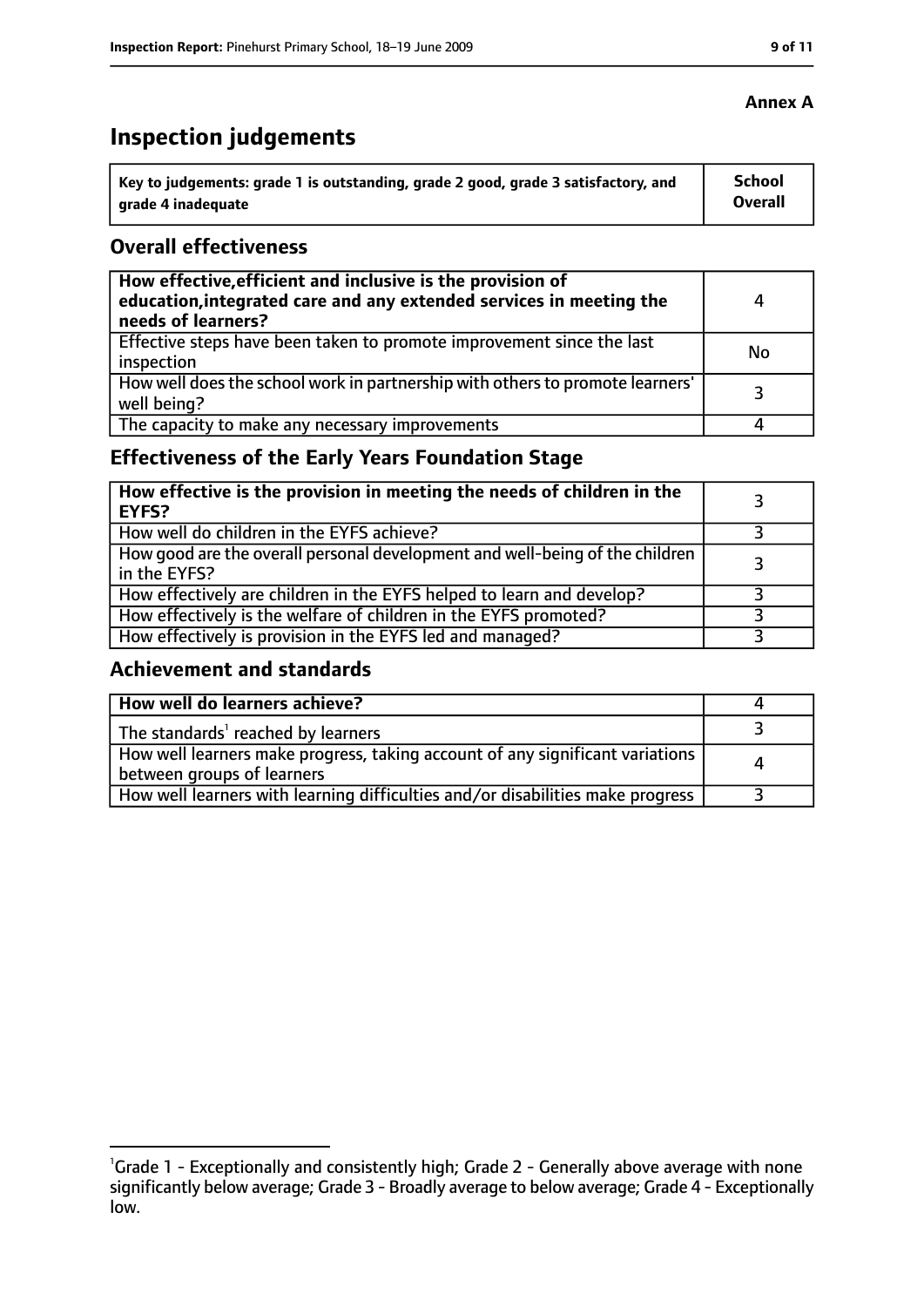# **Personal development and well-being**

| How good are the overall personal development and well-being of the<br>learners?                                 |   |
|------------------------------------------------------------------------------------------------------------------|---|
| The extent of learners' spiritual, moral, social and cultural development                                        |   |
| The extent to which learners adopt healthy lifestyles                                                            |   |
| The extent to which learners adopt safe practices                                                                |   |
| The extent to which learners enjoy their education                                                               |   |
| The attendance of learners                                                                                       |   |
| The behaviour of learners                                                                                        |   |
| The extent to which learners make a positive contribution to the community                                       |   |
| How well learners develop workplace and other skills that will contribute to<br>their future economic well-being | 4 |

# **The quality of provision**

| How effective are teaching and learning in meeting the full range of<br>learners' needs?              | Д |
|-------------------------------------------------------------------------------------------------------|---|
| How well do the curriculum and other activities meet the range of needs and<br>interests of learners? | Δ |
| How well are learners cared for, quided and supported?                                                |   |

# **Leadership and management**

| How effective are leadership and management in raising achievement<br>and supporting all learners?                                              |     |
|-------------------------------------------------------------------------------------------------------------------------------------------------|-----|
| How effectively leaders and managers at all levels set clear direction leading<br>to improvement and promote high quality of care and education | 4   |
| How effectively leaders and managers use challenging targets to raise standards                                                                 | 4   |
| The effectiveness of the school's self-evaluation                                                                                               | 4   |
| How well equality of opportunity is promoted and discrimination eliminated                                                                      | 3   |
| How well does the school contribute to community cohesion?                                                                                      | 3   |
| How effectively and efficiently resources, including staff, are deployed to<br>achieve value for money                                          | 4   |
| The extent to which governors and other supervisory boards discharge their<br>responsibilities                                                  | 4   |
| Do procedures for safequarding learners meet current government<br>requirements?                                                                | Yes |
| Does this school require special measures?                                                                                                      | Yes |
| Does this school require a notice to improve?                                                                                                   | No  |